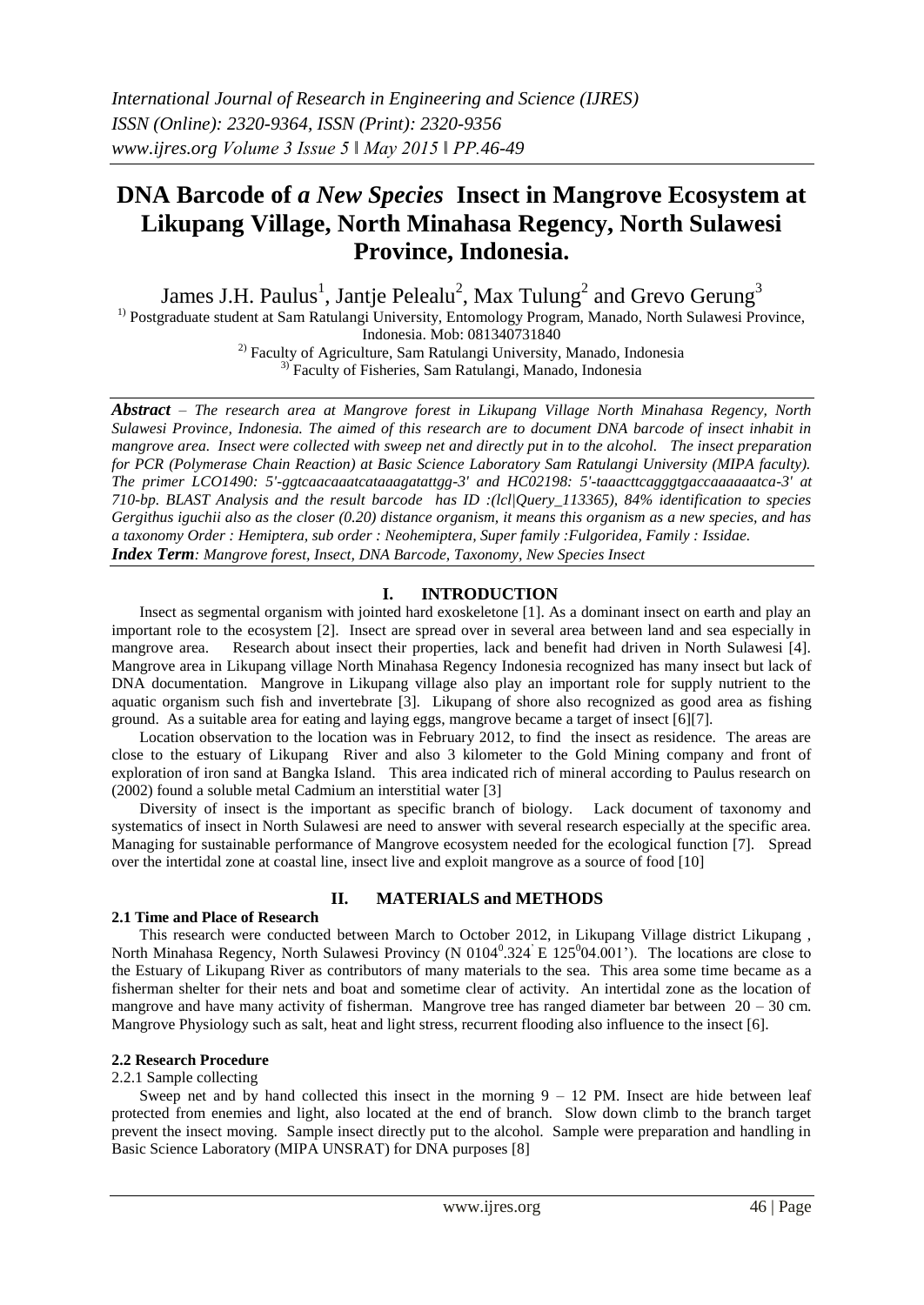## **2.3 DNA Analisys**

#### 2.2.1. Sample Preparation

Sample insect from field were keep in absolute alcohol. Leg Fragment for 2-3 mm are suitable for DNA extraction [8] . Furthermore sample destruction and pre-filtration using mauve. washing DNA attached through the filter and put on to the eppendorf tube. Added lysis solution SLS (300µl) and Proteinase K (25 µl) using micropipettes. Tube inversion for homogenate the solution contains DNA. Sample incubation by added buffer solution in  $55^{\circ}$ C and 45 minutes in thermo block apparatus [9][11].

#### 2.2.2 DNA qualitative and quantitative test

1% Agarose gel, boiled in 100 ml 1xTAE buffer, added 2 µl maestro safe prestained. Putting down in to gel tray up to gel condition for around 30 minutes. 4 µl DNA as isolation result added with 1 µl loading buffer. Putting down 5 µl mixture to the well of agarose. Putting down 2 µl 100bp ladder DNA marker as qualitative indicator as result of DNA amplification. electrophoresis gel agarose for 20 minutes up to fluorescent colour present. The other ways for quantitative test are using spectrophotometer [8][9][11][12][13].

#### 2.2.3 PCR (Polymerase Chain Reaction)

Working in dead –air PCR Box, use glove usually to avoid of contamination and clean laboratory. Usually using negative and positive in each reaction. Stock primer as stok added with 90  $\mu$ l sterile ddH<sub>2</sub>O up to 10 pmol/  $\mu$ l, keep in -20<sup>0</sup>C. Using Generix PCR Master Mix as solution.

Two times centrifuge tube for safe mixture. Sample tube putting down in to the PCR apparatus and adjust the temperature and time.

#### 2.2.4 Electrophoresis test

PCR product was preparation through agarose gel filtration for analytical qualitative evaluation. Several well made by attached a well maker apparatus and ready for DNA mixture solution test. Pipetting 9 µl as PCR solution result and mix with 1 µl sample loading buffer at parafilm. Put the sample DNA mixture to the agarose well and put 4 µl 100 bp ladder DNA as a weight molecule marker. The fluorescent colour in agarose gel indicate the presenting of DNA, under monitor in UV trans-illumina apparatus.

# **III. III. RESULT AND DISCUSSION**

DNA sequencing were editing use geneieus software and analyzed with BOLD gen bank connecting on line [5]. According to the DNA sequence result the new species insect sample are below :

NNANNTTTTTTTTTTTGGGTATCTGATCAGGACTAATTGGAATAATAATAAGAATAATTATCCGAA CCGAATTATCACAACCAGGTTCATTAATTAAAAATGACCAAATTTACAATTCAATTGTTACAGCAC ACGCATTCATCATGATTTTCTTTATAGTTATACCAATTATAATTGGAGGTTTCGGAAACTGACTTGT ACCAATAATAATTGGTGCACCAGATATAGCATTTCCACGAATAAATAATATAAGATTTTGGCTATT ACCAACATCCTTATCACTTCTTCTATCAAGAGCACTAACTGGATCAGGATCCGGAACAGGATGAAC TGTATACCCGCCCTTATCTGGTCAAGAAGCTCACGCAGGACCCTCAGTAGATCTAACAATTTTTTC ACTTCATAGTGCAGGAATTAGATCCATTATAGGAGCCATTAACTTTATATCTACAATTTTCAATATA CGAACAACAGGAATAAATATAGAAAAAACACCATTATTCTGCTGATCAGTATTAATCACTGCAATT CTACTATTAGTTTCATTACCCGTCCTTGCAGGAGCAATTACTATACTTATTATAGACCGAAACTTTA ATACATCATTCTTTGATCCTTCAGGAGGAGGTGATCCTATTCTTTACCAACACTTATTTTGATTTTTT GGTCACCCTGNAAGTTTAAAN

## Figure 01. DNA Sequence

DNA Sequencing composition were analyze with BOLD systems were connecting on line systems and have an ID : (lcl|Query\_113365) as new species [5]. The Taxonomy are : *Order : Hemiptera, sub order : Neohemiptera, Superfamily :Fulgoridea, Family : Issidae.*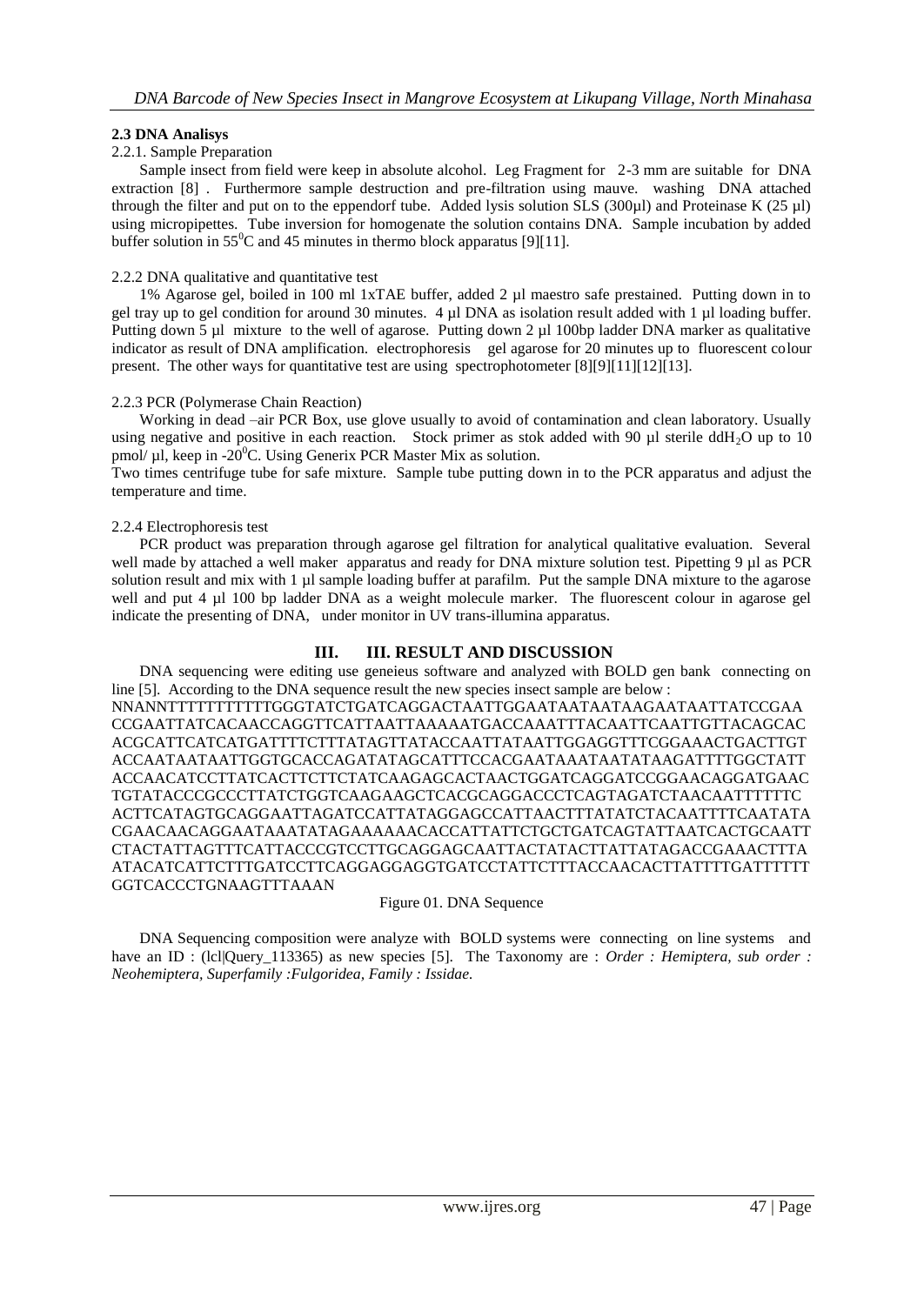

Figure 02 : Tree diagram of *:lcl|Query\_113365*

A new Species as *:lcl|Query\_113365,* is clearly different with the other species of insect and close to the species Gerghitus igucii and have 84% identification.

|                         | PTH8 HCO | Gergithus ig | Falcophantis |      | Scolops viridis Catonidia em Oliarus polyp |      | Bilbilicallia sp |
|-------------------------|----------|--------------|--------------|------|--------------------------------------------|------|------------------|
| PTH8_HCO.ab1 (reversed) |          | 0.20         | 0.20         | 0.19 | 0.22                                       | 0.23 | 0.20             |
| Gergithus iguchii       | 0.20     |              | 0.21         | 0.22 | 0.20                                       | 0.24 | 0.18             |
| Falcophantis westcotti  | 0.20     | 0.21         |              | 0.19 | 0.23                                       | 0.22 | 0.21             |
| Scolops viridis         | 0.19     | 0.22         | 0.19         |      | 0.21                                       | 0.19 | 0.20             |
| Catonidia emeiensis     | 0.22     | 0.20         | 0.23         | 0.21 |                                            | 0.25 | 0.24             |
| Oliarus polyphemus      | 0.23     | 0.24         | 0.22         | 0.19 | 0.25                                       |      | 0.23             |
| Bilbilicallia sp        | 0.20     | 0.18         | 0.21         | 0.20 | 0.24                                       | 0.23 |                  |

Table 01. Distance Table

Distance of the related species base on the BOLD gen bank are 0.18 to 0.25. The species *Gergithus igucii* , *Falcophantis westcotti* and *Scolops viridis* have the closer position to the new species.

# **IV. CONCLUSION**

The organism as a new species insect (84 % Identification) barcode ID : *lcl|Query\_113365* and have the taxonomy : *Order : Hemiptera, sub order : Neohemiptera, Superfamily :Fulgoridea, Family : Issidae.* The Distance is ranged 0.18 to 0.25.

#### **ACKNOWLEDGEMENT**

Our thanks to Prof Ellen Kumaat as a rector of Sam Ratulangi University, Prof Lucia Mandey as a director of post graduate program, Prof Jantje Pelealu as a dean of agriculture faculty and Prof Grevo Gerung as a dean of Marine Science and Fisheries faculty that support of this research.

#### **REFERENCES**

- [1] Chapman R.F., 1998. The Insect, Structure and Function. 4th edition. Cambridge University press. United Kingdom. pp770
- [2] Triplehorn C.A., and Johnson N., 2005. Study of Insect. 7Th edition. United States of America. Thomson Brook/Cole. Pp 864.
- [3] Paulus J. 2002. A Study of Environmental Chemicals in Mangrovee Area (*Emphasis on Cadmium, Nitrate and Phosphate*). *Thesis*. Post Graduate Program. Sam Ratulangi University, Manado. 42 pp.
- [4] Rondonuwu F.B., Maramis R.T.D., Tulung M., Pelealu J., 2014. Natural Chili (Capsicum L.) Cultivation to Mitigate Chili Leaf Curl Complex in North Sulawesi, Indonesia. *International Journal of Research and Science (IJRES). Vol 2 Issue 9*.p 01-08.
- [5] Anonymous 2015 : NCBI.nlm.nih.gov. (BOLD data) National Center for Biotechnology Information. *On line :5 January 2015.*
- [6] Medina. 1999. Mangrove Physiology: The Challenge of Salt, Heat, and Light stress under reccurent flooding. P 109 126. In A. Yanez-Arancibia y A.L. Lara-Dominguez (edt). Ecosystemas de Manglar en America Tropical. Instituto de Ecologia A.C. Mexico. UICN/ORMA, Costa Rica. NOAA/NMFS Silver Spring MD USA 380 p.
- [7] Anonymous 2009. Environmental Impact Assesment-Mangrove Restoration Plan Framework Point Lisas Port, Trinidad. Worley Parsons Infrastructure and Environmental Limited.20p
- [8] Jonathan B. 2014. DNA Barcoding sebagai perangkat Riset. FMIPA Unsrat. Materi Workshop.11p.
- [9] Sugiaman D. 2014. Teknologi PCR dan Aplikasinya. PT Sentra Biosains Dinamika. Jakarta. Indonesia